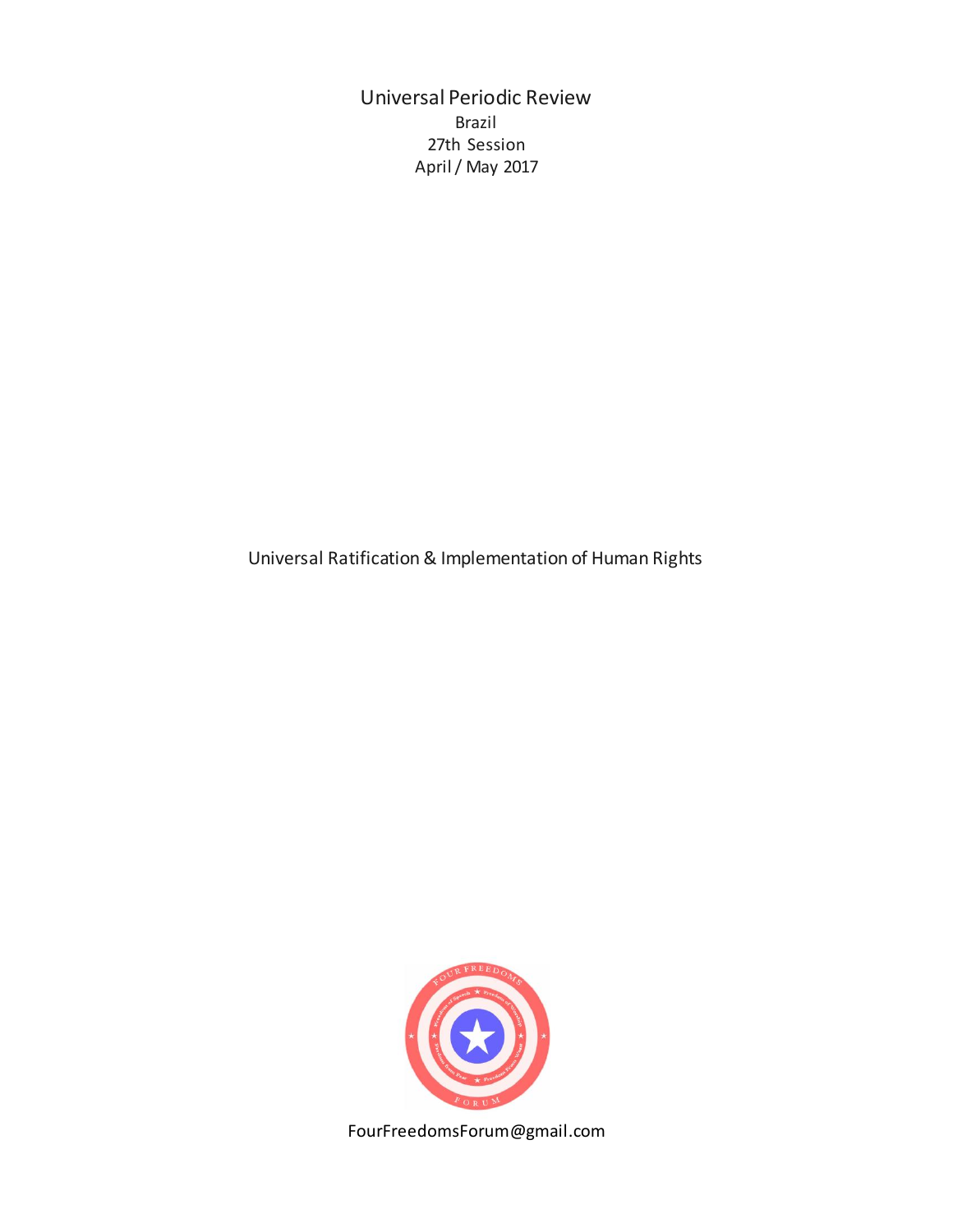Four Freedoms Forum is a flame of liberty providing light around the planet with a passion for human rights promotion and protection beginning with human rights education. Inspired by Franklin Delano Roosevelt's Four Freedom State of the Union address as well as the subsequent inclusion of human rights in the United Nations Charter and the creation of the Universal Declaration of Human Rights, Four Freedoms Forum concentrates on coordination of human rights education curriculum at the global civil society, country, city, and community level through public and popular education. Beyond education is the engagement of civil society to promote the creation of a World Court of Human Rights to prevent future harms to humanity.

Regarding Brazil, he rule of law is a significant pillar for sustained peace and prosperity.

Issue: Rule of Law Through Ratification of International Instruments; Realize Human Rights Through Support of Regional Human Rights Institution and Support for a World Court of Human Rights

Questions:

What are major challenges to ratify UN human rights treaties and reporting to the UN human rights treaty bodies? Please cite how global civil society such as Four Freedoms Forum can assist to improve one's ratification and implementation of UN human rights instruments through participatory process?

How will state increase its involvement in regional human rights instruments and institutions before the midterm review?

How does the state plan to implement Universal Declaration of Human Rights Art 28, "Everyone is entitled to a social and international order in which the rights and freedoms set forth in this Declaration can be fully realized."?

Would the state be a supporter of an Global Bill of Rights with an International Court of Human Rights at the UN Human Rights Council?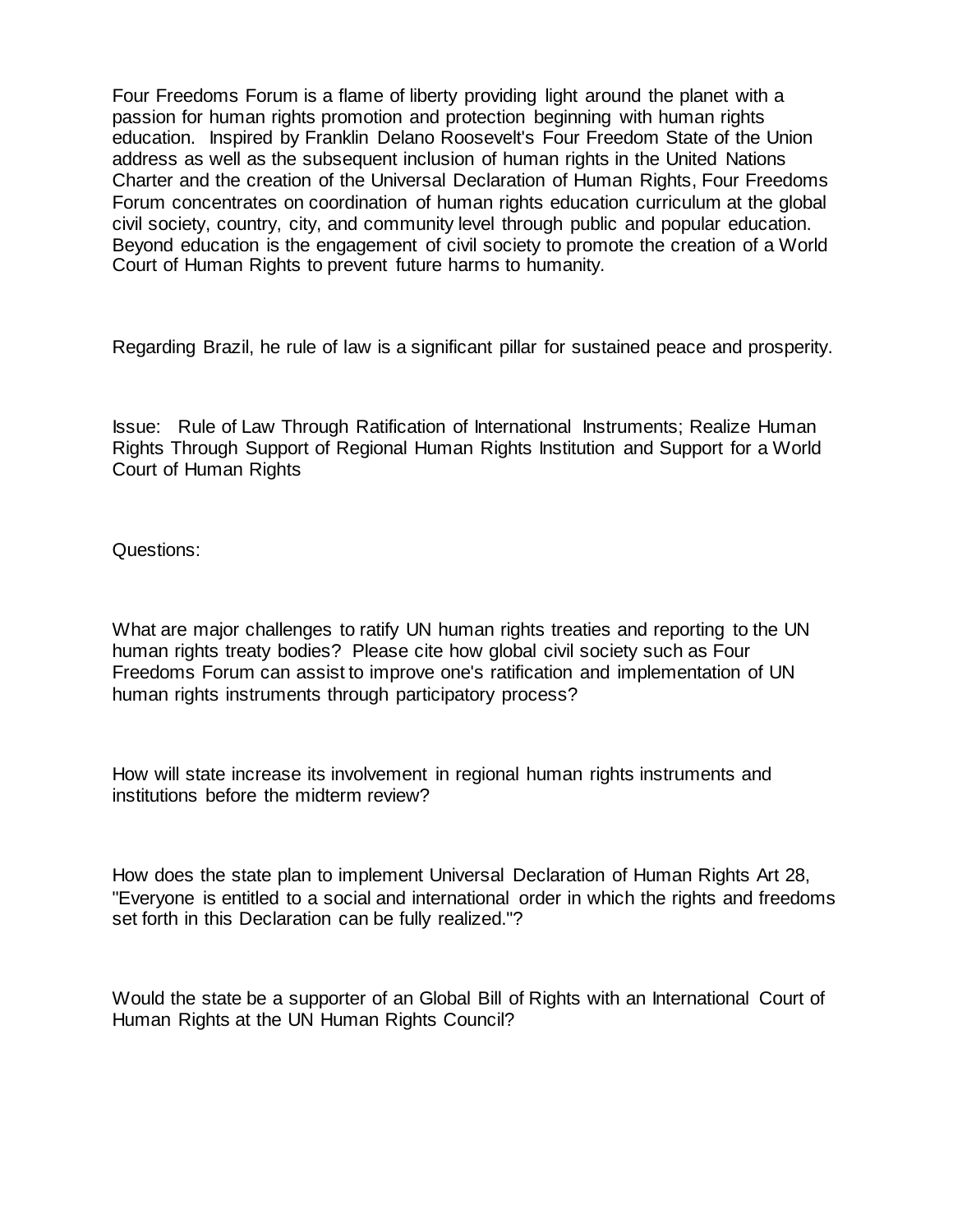Recommendations:

Provide roadmap and cite timetable to ensure ratification of all United Nations human rights treaties as well as acceptance of UPR recommendations.

Issue open invitation for the UN Human Rights special procedures and process to partner with civil society to implement recommendations from the country visit reports.

Share role and next steps to support a regional human rights mechanism that can provide avenue for advocacy for civil society to realize rights. Cite the level of commitment and seriousness by the state to enlarge the regional efforts to a universal scale?

Provide examples of states leadership regarding legally enforceable fundamental rights in own country and an evolution of international instruments and institutions

Reach out and request volunteer assistance for capacity building to ratify and realize human rights with Four Freedoms Forum that will provide professional training and legal knowledge to ensure positive experience that strengthens state to take human rights temperature.

## **Conclusion**

The rule of law through ratification and timely reporting of international human rights instruments is important pillar for peace in each state. It is a positive process to prevent human harm. The creation of regional human rights mechanisms can contribute to country well-being providing tool to transform nation. Eventually, a world court of human rights is the next step to secure human rights for all.

Four Freedoms Forum aspires to initiate action that transforms the commitment among countries and global civil society to create accountability. Four Freedoms Forum focuses on protection and prevention through the implementation of an international bill of rights through a World Court of Human Rights.